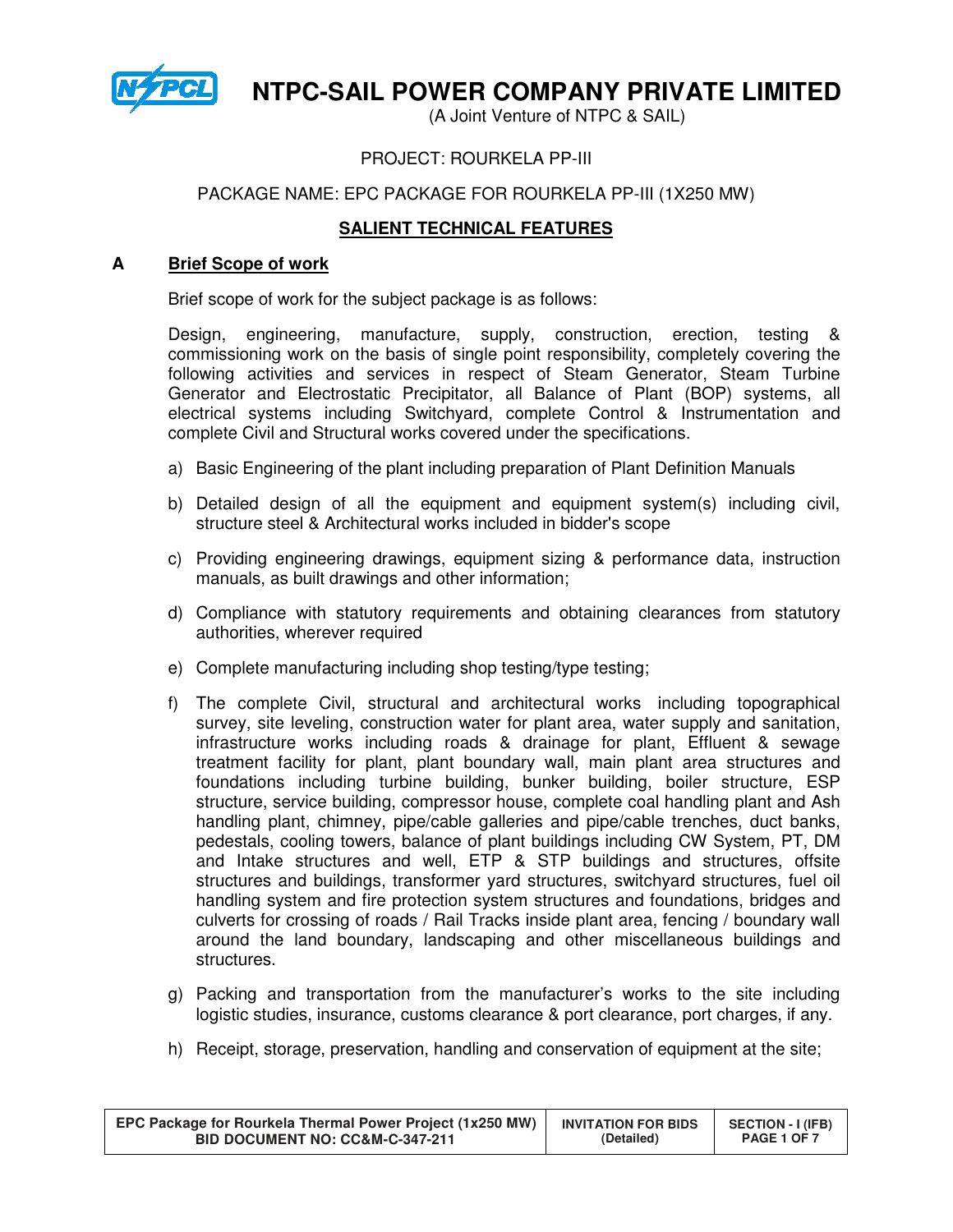- i) Fabrication, pre-assembly, if any, erection, insurance, testing, commissioning and completion of facilities including putting into satisfactory operation all the equipment including successful completion of initial operation;
- j) Performance and guarantee tests after successful completion of initial operation;
- k) Supply of spares on FOR site basis;
	- Reconciliation with Customs Authorities, in case of foreign Bidders;
	- Satisfactory conclusion of the Contract;
	- Insurance and other requirements

Detailed scope of work has been specified in the bidding documents.

## **Major Technical Features**

- 1.00.00 Steam Generator
- 1.01.00 Type

The Steam Generator shall be of single pass (Tower type) or two pass type with single reheat and sub-critical parameters.

1.02.00 Other Features of Steam Generator Design

The Steam Generator shall be direct pulverized coal fired, top supported, single reheat, radiant, dry bottom, with balance draft furnace and shall be suitable for outdoor installation. It shall be suitable for variable pressure and constant operation.

1.03.00 Rating of Steam Generator(s)

Steam Generator shall be designed to cater to duty requirements at Boiler Maximum Continuous Rating (BMCR) specified below:

| <b>Capacity of Steam</b><br><b>Generator and</b><br><b>Rated Steam</b><br>parameters: | <b>Steam Flow</b><br>(T/Hr)                  | Temp.<br>$($ Deg C $)$                                                                                                                                                                                                                       | Pressure Kg/cm2(a)                                                                                                                                                                                                                      |
|---------------------------------------------------------------------------------------|----------------------------------------------|----------------------------------------------------------------------------------------------------------------------------------------------------------------------------------------------------------------------------------------------|-----------------------------------------------------------------------------------------------------------------------------------------------------------------------------------------------------------------------------------------|
| At super-heater<br>i)<br>outlet                                                       | turbine<br>VWO steam<br>flow<br>requirement. | 102% of the   To achieve turbine throttle main<br>steam temperature as indicated<br>in spec. The steam temperature<br>at Superheater outlet shall be at<br>least 3°C higher than the rated<br>main steam temperature at HP<br>turbine inlet. | Τo<br>achieve<br>turbine<br>throttle steam pressure<br>indicated<br>as<br>spec.<br>Steam<br>pressure<br>at a<br>superheater outlet shall<br>be at least 5 kg/cm2<br>higher than the rated<br>main steam pressure at<br>HP turbine inlet |
| $\mathsf{ii}$<br>At<br>re-heater<br>outlet                                            |                                              | achieve<br>To<br>reheat<br>steam<br>temperature at Turbine<br>Inlet.                                                                                                                                                                         |                                                                                                                                                                                                                                         |
|                                                                                       |                                              |                                                                                                                                                                                                                                              |                                                                                                                                                                                                                                         |

| EPC Package for Rourkela Thermal Power Project (1x250 MW)<br>BID DOCUMENT NO: CC&M-C-347-211 | <b>SALIENT TECHNICAL</b><br><b>FEATURES</b> | PAGE 2 OF 9 |
|----------------------------------------------------------------------------------------------|---------------------------------------------|-------------|
|----------------------------------------------------------------------------------------------|---------------------------------------------|-------------|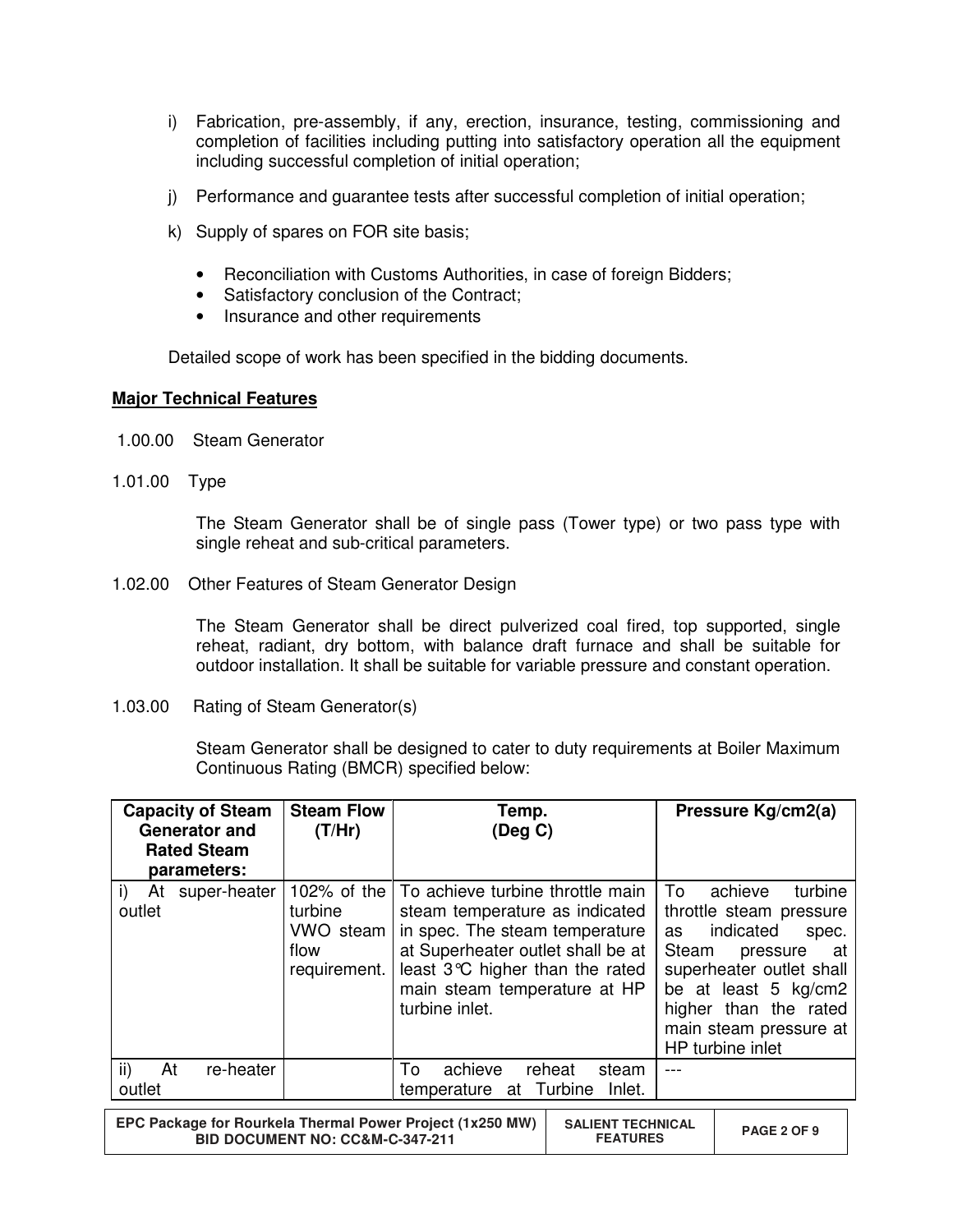|                       | The steam<br>temperature at<br>reheater outlet shall be at least<br>$3^{\circ}$ C higher than the rated reheat<br>steam temperature at IP turbine<br>inlet. |  |
|-----------------------|-------------------------------------------------------------------------------------------------------------------------------------------------------------|--|
| iii)<br>Water<br>Feed | To be optimized by the bidder                                                                                                                               |  |
| Temp.<br>at           | but not less than 249°C                                                                                                                                     |  |
| Economizer Inlet      |                                                                                                                                                             |  |

1.04.00 Limiting Parameters for Steam Generator Design

The Steam Generator design shall comply with the following limiting parameters with 'design coal' firing, under stipulated ambient air conditions. 'design coal' firing, under stipulated ambient air Flue gas temperature at air-heater outlet - 125°C (minimum) (Corrected)

1.05.00 Operating Requirements

| $\overline{1}$ . | Minimum load without oil support for flame<br>stabilization | 40% BMCR                                                                                                                                                                                                                                         |
|------------------|-------------------------------------------------------------|--------------------------------------------------------------------------------------------------------------------------------------------------------------------------------------------------------------------------------------------------|
| $\overline{2}$ . | Operation without HP heaters in service                     | Steam generator shall also be designed<br>for continuous operation with HP heaters<br>out of service. The steam generator heat<br>output under HP heaters out condition<br>shall be at least 100% BMCR heat output<br>with HP heater in service. |
| З.               | Steam generator control range                               | The automatic control range of Steam<br>Generator shall be from 50% TMCR to<br>100% BMCR. Under the above control<br>range, the steam temperatures at SH &<br>RH outlets shall be maintained at their<br>rated values.                           |
| 4.               | Mode of Steam Generator Operation                           | The Steam Generators shall be designed<br>variable pressure and<br>constant<br>for<br>pressure operation.                                                                                                                                        |
| 5                | Rate of loading / unloading                                 | Minimum $+10\%$ per minute                                                                                                                                                                                                                       |
|                  | Step load change                                            | Minimum + 3% per minute $(30\%$ to<br>$\circ$<br>50% load)                                                                                                                                                                                       |
|                  | Ramp Rate                                                   | Minimum $+5\%$ per minute (50% to<br>$\circ$<br>100% load)                                                                                                                                                                                       |

# 1.06.00 Coal/Ash data

The primary fuel for the steam generator shall be coal. Light Diesel Oil (LDO) shall be used for start-up, coal flame stabilization and low load operation.

| EPC Package for Rourkela Thermal Power Project (1x250 MW)<br><b>BID DOCUMENT NO: CC&amp;M-C-347-211</b> | <b>SALIENT TECHNICAL</b><br><b>FEATURES</b> | PAGE 3 OF 9 |
|---------------------------------------------------------------------------------------------------------|---------------------------------------------|-------------|
|---------------------------------------------------------------------------------------------------------|---------------------------------------------|-------------|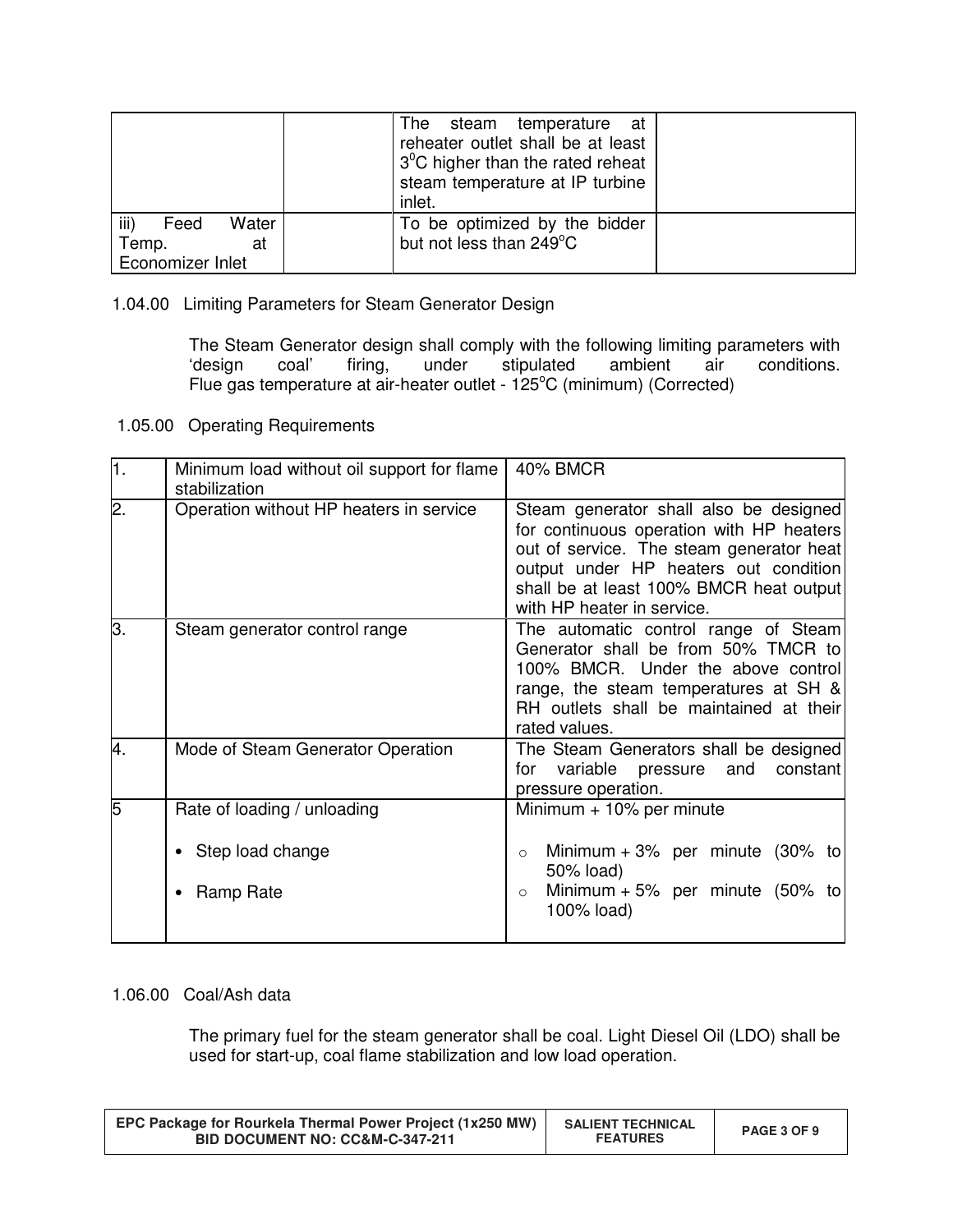- 2.00.00 Electrostatic Precipitator (ESP)
- 2.01.00 System Description:

The Electrostatic Precipitators shall be of outdoor type and installed on the cold end side of regenerative air preheaters. The flue gas shall be drawn from air preheater outlets of the balanced draft, pulverized coal fired Steam Generator and guided through adequately sized duct work into the specified number of independent gas streams of each ESP. Similarly, the flue gas after the Electrostatic Precipitators shall be led to the suction of the induced draft fans.

2.02.00 Service Conditions

The Steam Generators are designed to burn pulverised coal. LDO shall be used during startup and at low loads for warm up and flame stabilisation of Steam Generator. The ESP shall be designed to remove fly ash particles (to meet the stipulated ESP emission levels) from the flue gas generated in the Steam Generator with pulverized coal firing.

- 3.00.00 Steam Turbine
- 3.01.00 Type

The steam turbine shall be tandem compound, single reheat, regenerative, condensing with sub-critical parameters, multi-cylinder design with separate HP, separate IP and separate LP casing(s) OR combined casing for HP-IP and separate casings for LP Turbine OR separate HP and combined IP-LP casing directly coupled with generator suitable for indoor installation.

3.02.00 Rating

 The steam turbine generator unit shall conform to the following design and duty conditions:

|                | $maximum$ :<br>Output<br>under economic<br>continuous rating (EMCR) (guaranteed<br>output load) at generator terminals |  | 250 MW                            |
|----------------|------------------------------------------------------------------------------------------------------------------------|--|-----------------------------------|
| $\overline{2}$ | Turbine throttle steam pressure                                                                                        |  | 150 Kg/cm2 (min)                  |
| 3              | Turbine throttle main steam temp.                                                                                      |  | $537^{\circ}$ C (min)             |
| 4              | Reheat steam temp. at turbine inlet                                                                                    |  | $\overline{537^0C}$ (min)         |
| 5              | Condenser pressure                                                                                                     |  | 77 mm Hg (abs)                    |
| 6              | Turbine speed                                                                                                          |  | 3000 rpm                          |
| $\overline{7}$ | Frequency variation range around rated :<br>frequency of 50 Hz                                                         |  | $+3\% - 5\%$ (47.5 Hz to 51.5 Hz) |

| EPC Package for Rourkela Thermal Power Project (1x250 MW)<br>BID DOCUMENT NO: CC&M-C-347-211 | <b>SALIENT TECHNICAL</b><br><b>FEATURES</b> | PAGE 4 OF 9 |
|----------------------------------------------------------------------------------------------|---------------------------------------------|-------------|
|----------------------------------------------------------------------------------------------|---------------------------------------------|-------------|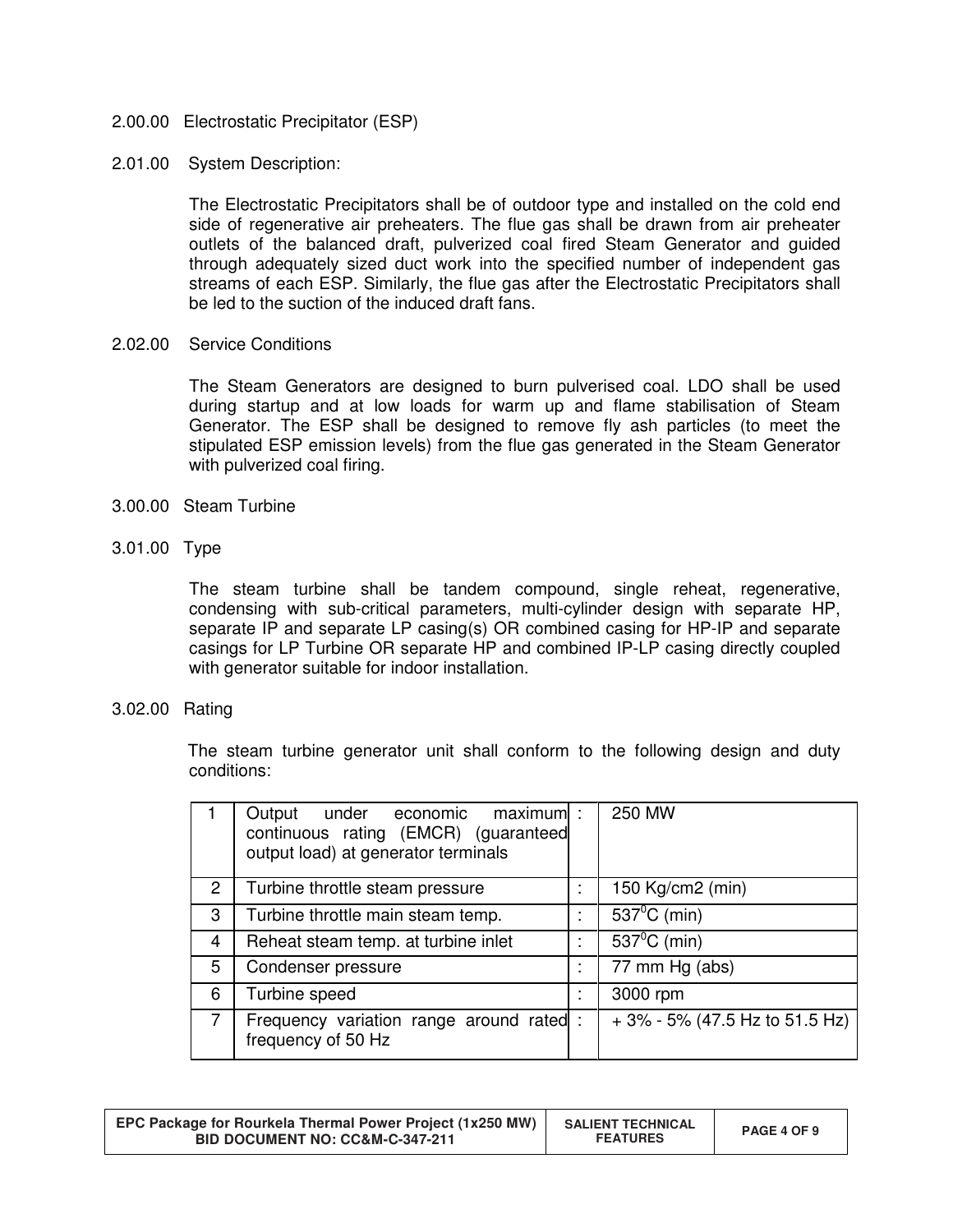## 3.03.00 Other Features

Turbine shall be capable of operating continuously with valves wide open (VWO) to swallow at least 105% of EMCR steam flow to the turbine at rated main steam and reheat steam parameters and also the corresponding output shall not be less than 105% of rated load with 3% make up and 77 mm Hg (abs) condenser pressure.

The steam turbine shall have minimum six uncontrolled extractions for regenerative feed heating based on optimised cycle and shall be suitable for satisfactory operation under tropical conditions.

- 4.00.00 Generator
- 4.01.00 Type

 Three phase, horizontal mounted, indoor installed, two-pole, class F winding insulation, Stator water/Hydrogen cooled, cylindrical hydrogen cooled rotor.

4.02.00 Rating

Generator and its excitation system shall have a capability at least matching the declared maximum continuous rated output of the associated steam turbine (for the designed secondary cooling water temperature) at all power factors between 0.85 lagging and 0.95 leading with +3% to -5% frequency variation, terminal voltage variation of +/- 5% and combined voltage & frequency variation of 5%. It shall be ensured that when the Generator is working at this capability and design cooling water temperature, no part of the Generator shall attain a temperature in excess of the temperature limits specified for class B insulation as per IEC-34.

- 4.03.00 Also the generator and its excitation system shall be capable of continuous stable operation without any excessive temperature rise at the peak output of the associated steam turbine under VWO & HP heater out condition, etc. as available for the designed secondary cooling water temperature, at all power factors between 0.85 lagging and 0.95 leading with +3% to -5% frequency variation, terminal voltage variation of +/- 5% and combined voltage & frequency variation of 5%. Temperature of different parts may exceed those permissible for class B insulation under such operating conditions, but shall be lower than those permissible for class F insulation as per IEC-34.
- 4.04.00 Rated Parameters

| <b>Power Factor</b> |   | $0.85$ (lagging)                                |
|---------------------|---|-------------------------------------------------|
| Terminal voltage    |   | 16.5 KV                                         |
| Frequency           |   | 50 Hz                                           |
| Speed               | - | 3000 rpm                                        |
| Short circuit ratio |   | Not less than 0.48 (without negative tolerance) |

| EPC Package for Rourkela Thermal Power Project (1x250 MW)<br>BID DOCUMENT NO: CC&M-C-347-211 | <b>SALIENT TECHNICAL</b><br><b>FEATURES</b> | PAGE 5 OF 9 |
|----------------------------------------------------------------------------------------------|---------------------------------------------|-------------|
|----------------------------------------------------------------------------------------------|---------------------------------------------|-------------|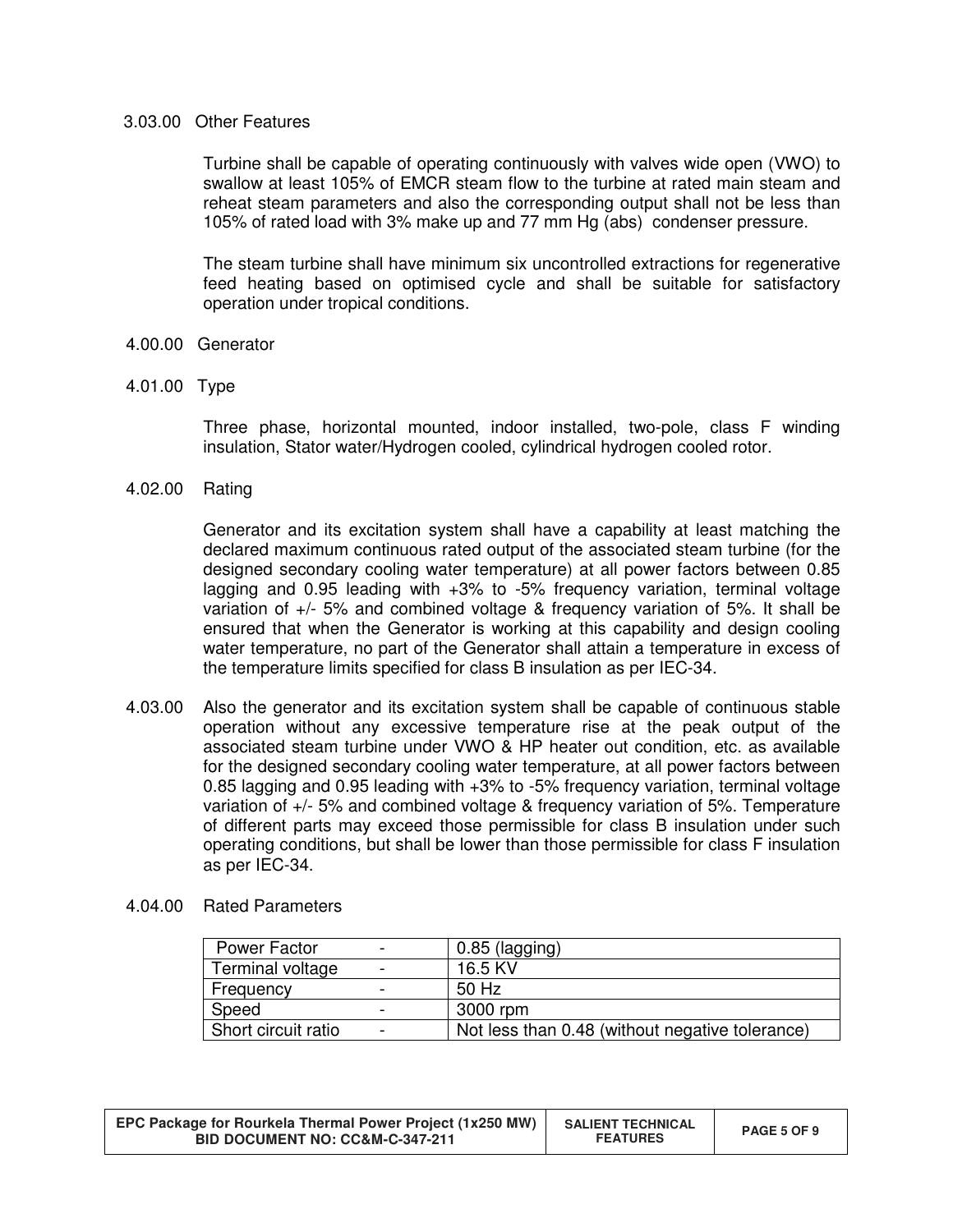## 5.00.00 **Coal Handling Plant**

Coal Handling Plant shall be designed based on specified Indian Coals. The plant shall also be designed for blending of imported coal and Indian coal in the proportion 30:70 by weight. Rated capacity of CHP shall be as specified in the technical Specification.

The design capacity of the conveyors shall be 120% of the rated capacity. Wagon tippler shall be side-discharge type (Rotaside) and shall conform to RDSO G-33 Rev. 1.

## **6.00.00 Ash Handling Plant**

Ash handling system consists of the following sub systems:

- Bottom Ash Handling System
- Jet pump and Water Impounded Hopper System An intermittent system consisting of water impounded hoppers, clinker grinders, jet pumps, dewatering bins, etc.
- Dry Fly Ash Conveying System by Pressure Conveying System: It shall consist of screw compressors, air lock/pump tanks, ash intake & discharge valves, CI & MS pipes, instrument air compressors etc.
- Dry Fly Ash Transportation system: The dry fly ash from the buffer hoppers in each unit shall be transported to either silos for slurry disposal system or to storage silos. The user industries shall take the dry fly ash from storage silos either in closed tankers or in open tankers.
- Ash Disposal System: The fly ash shall be disposed off by high concentration slurry disposal (HCSD) system. Fly ash in suitable proportions shall be mixed with water to form high concentration combined slurry. The slurry shall be pumped to the disposal area by means of positive displacement pumps. Bottom ash shall be disposed off in lean phase by conventional slurry disposal pumps.

### **7.00.00 CW Pumps**

CW equipment & Systems shall be provided as per the scope of technical specifications.

### **8.00.00 Cooling Tower**

The Cooling towers of induced draft type and associated equipment & systems shall be provided as per the scope of technical specification.

## **9.00.00 WATER TREATMENT SYSTEM**

Water treatment system covers pre-treatment, chlorination, Liquid Effluent Treatment & Modification of existing De-mineralization system.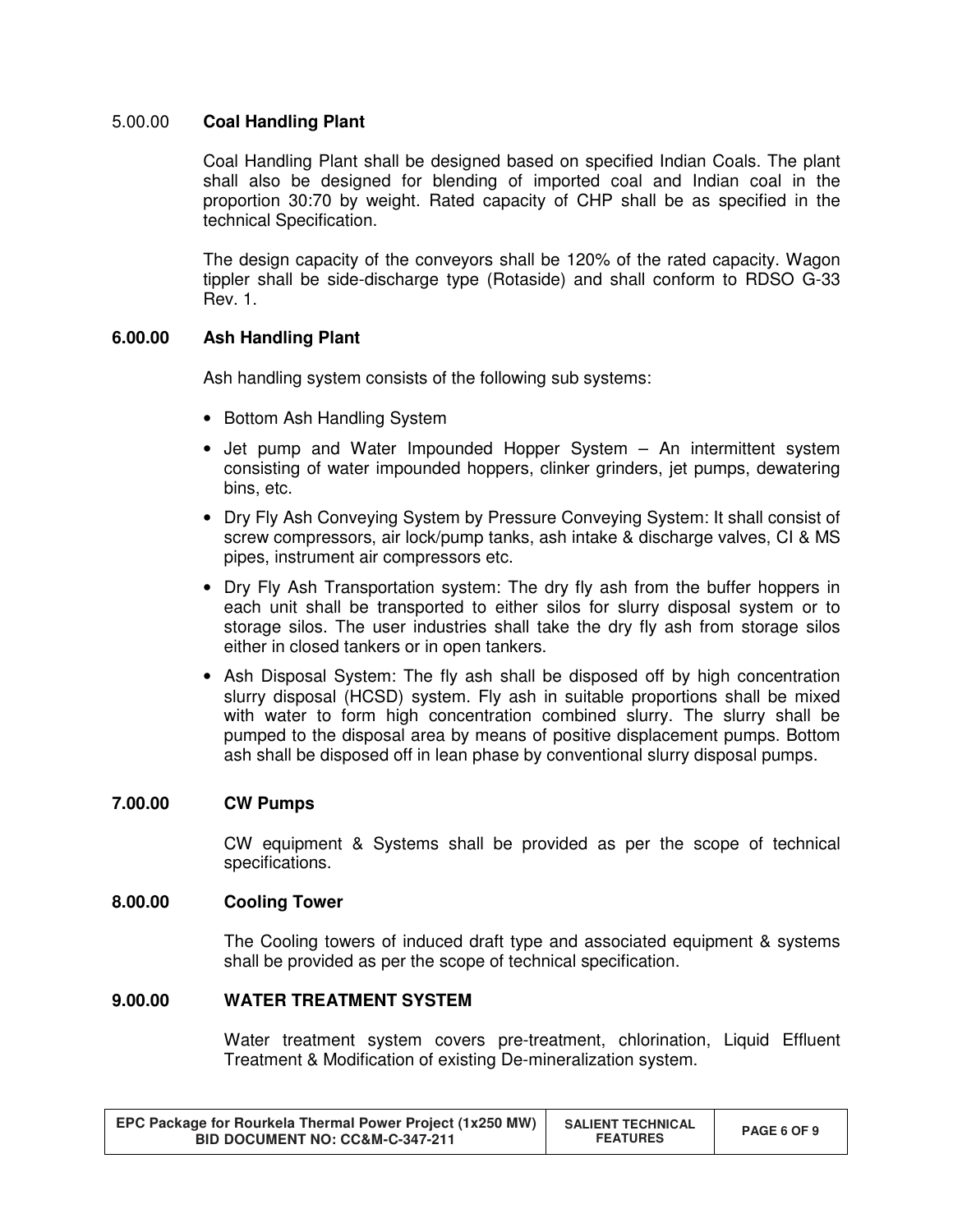# **10.00.00 FIRE DETECTION, ALARM & PROTECTION SYSTEM**

Automatic fire protection, detection and alarm system shall be provided as per the scope of technical specifications.

#### **11.00.00 Raw Water System**

Raw water system which include intake well, Approach Bridge, raw water pumps & piping and desilting basin shall be provided as per the scope of technical specification.

### **12.00.00 Electrical Systems**

The electrical items shall cover following:

- Generator, Excitation System and its Auxiliary Systems
- Motors, Electric Actuators
- Generator Busducts, MV Busducts and Generator Circuit Breaker.
- Power Transformers, Transformer Maintenance Testing & Monitoring Equipments, Auxiliary Oil Filled/ Dry type Transformers, Indoor Transformers
- MV Switchgears, LV Switchgears and LV Busducts, Numerical Relay Networking, DC System, Battery and Battery Charger
- HT Power Cables, LT Power and Control Cables, Cabling, Earthing and Lightning Protection, Lighting, DG Sets
- 220KV GIS.
- Control & Protection of EHV system and Generator Relay Panels, Substation Automation System (SAS) based on IEC 61850 protocols.
- Complete Electricals for Offsite Areas, VFD systems
- Type Tests and Mandatory Spares as specified.

# **13.00.00 C & I Systems**

The control system, called Distributed Digital Control Monitoring & Information system (DDCMIS) is envisaged to be procured under this package for control and operation of:

- Integral control & protection of boiler including Burner Management System and Boiler protection system.
- The integral control & protection of Steam Turbine Generator including Electro-hydraulic control & Turbine Protection system.
- Modulating controls of the Steam Generator (SG) {Combustion Control- Fuel Flow/Air Flow; Furnace Draft Control, FW flow control etc.}.
- Modulating controls of Feedwater & Condensate Cycle {Hotwell level control, Deaerater Level control, Heater Level Control, etc.}.

| EPC Package for Rourkela Thermal Power Project (1x250 MW)<br><b>BID DOCUMENT NO: CC&amp;M-C-347-211</b> | <b>SALIENT TECHNICAL</b><br><b>FEATURES</b> | PAGE 7 OF 9 |
|---------------------------------------------------------------------------------------------------------|---------------------------------------------|-------------|
|---------------------------------------------------------------------------------------------------------|---------------------------------------------|-------------|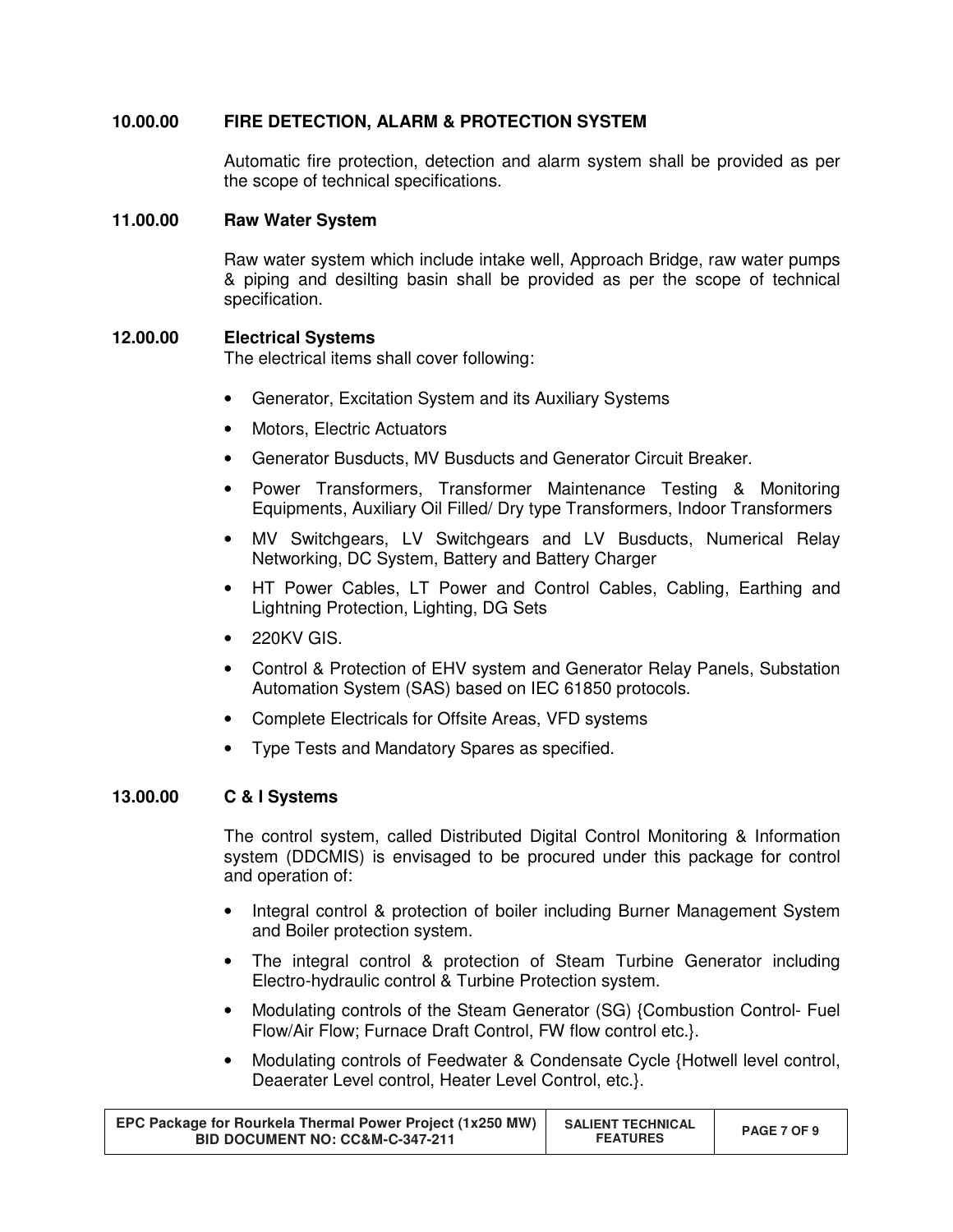- Binary control of auxiliaries of Steam Generator (SG) {Forced draft (FD) fan, Induced Draft (ID) Fan, Primary Air (PA) Fan etc.}.
- Binary control of auxiliaries of Turbine Generator (TG) {Boiler Feed Pump (BFP), Condensate Extraction Pump (CEP) etc.}.
- Electrical Breaker including synchronization circuits.
- Coal Handling Plant.
- Water System (PT Plant, DM Plant, Cooling Tower etc.).
- CW System.
- Air Conditioning and Ventilation systems.
- Ash Handling Plant.
- Make-up water System.
- Fire Detection, Alarm & Protection System.

Human Machine Interface & Plant Information System (HMIPIS) is based on Large Video Screen (LVS) displays supported by TFT monitor based Operator Work Stations (OWS). These devices through customized user-friendly displays, soft alarm facia and pop-up displays are used for giving fast pin-pointed faults/ status to the operator. Local ON/OFF operation of equipments is envisaged through Graphical Interface Unit (GIU). The total system is networked through a Station-Wide LAN for use of real time data of various plant areas by other users like maintenance, planning, efficiency enhancement groups etc.

The sequence of events recording & alarm annunciation are also implemented as a part of DDCMIS system. A GPS based master and slave clock system is to be provided for uniform and synchronized timing signals throughout the entire station.

The power supply for the control system is based on 24V DC provided through microprocessor based modular charger system and for the peripherals and other subsystem through 230V Single Phase UPS.

Main Equipment related instruments like Flame Monitoring system, Coal Bunker Level measurement system, gravimetric feeder control system, Acoustic Pyrometer, Acoustic Steam Leak detection system, Furnace and Flame viewing system, Turbine stress control / evaluation system, Turbine supervisory and diagnostic system etc are also procured through this package.

Field instruments like pressure, DP, flow & level transmitter, analyzers along with their process connection & piping as well as measurement systems like vibration monitoring system etc are also procured through this package.

A plant-wide CCTV system based on IP technology is included in this package for surveillance of plant equipment as an aid to the operation.

| EPC Package for Rourkela Thermal Power Project (1x250 MW)<br><b>BID DOCUMENT NO: CC&amp;M-C-347-211</b> | <b>SALIENT TECHNICAL</b><br><b>FEATURES</b> | PAGE 8 OF 9 |
|---------------------------------------------------------------------------------------------------------|---------------------------------------------|-------------|
|---------------------------------------------------------------------------------------------------------|---------------------------------------------|-------------|